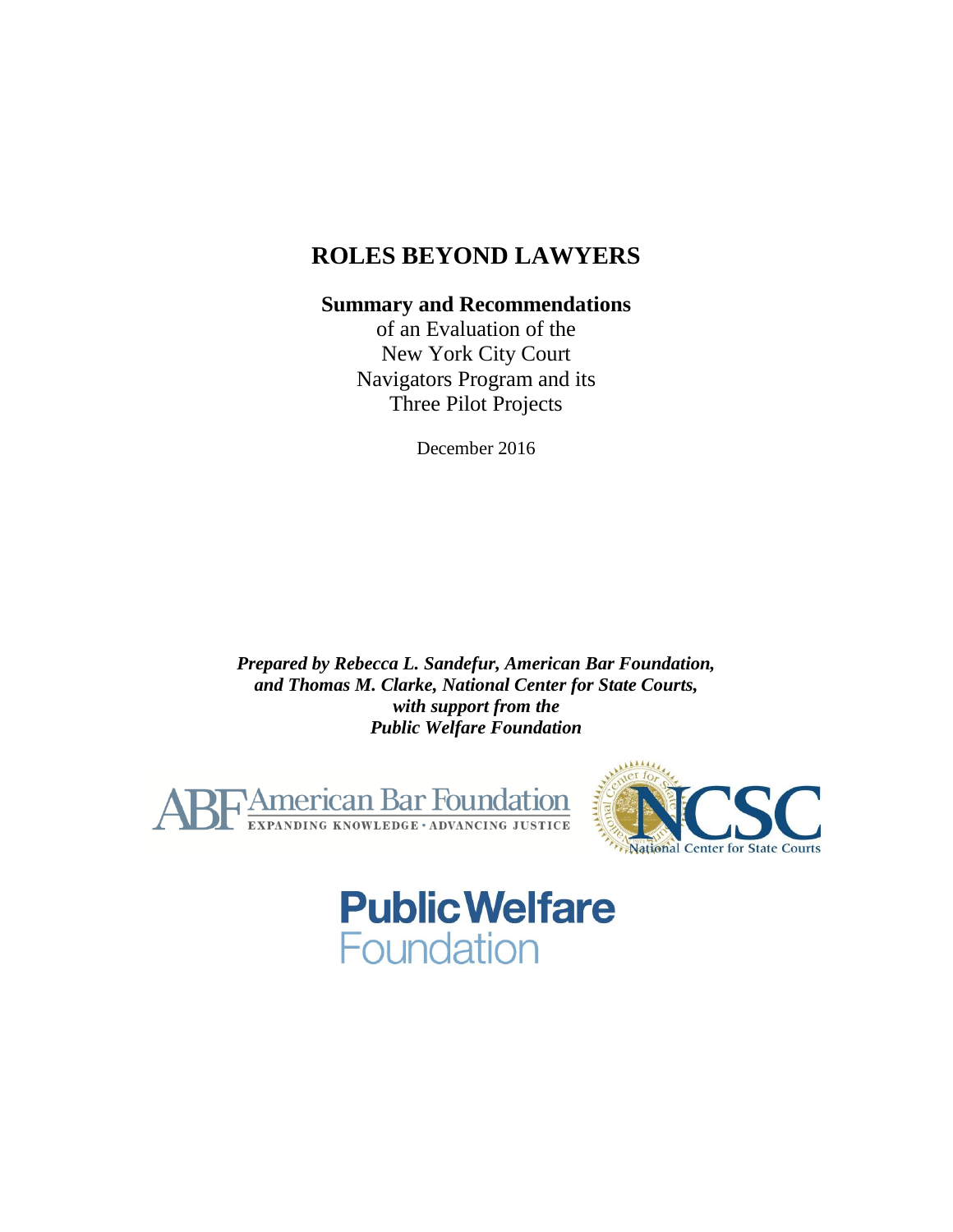**© 2016 Rebecca L. Sandefur and Thomas M. Clarke** 

**All Rights Reserved**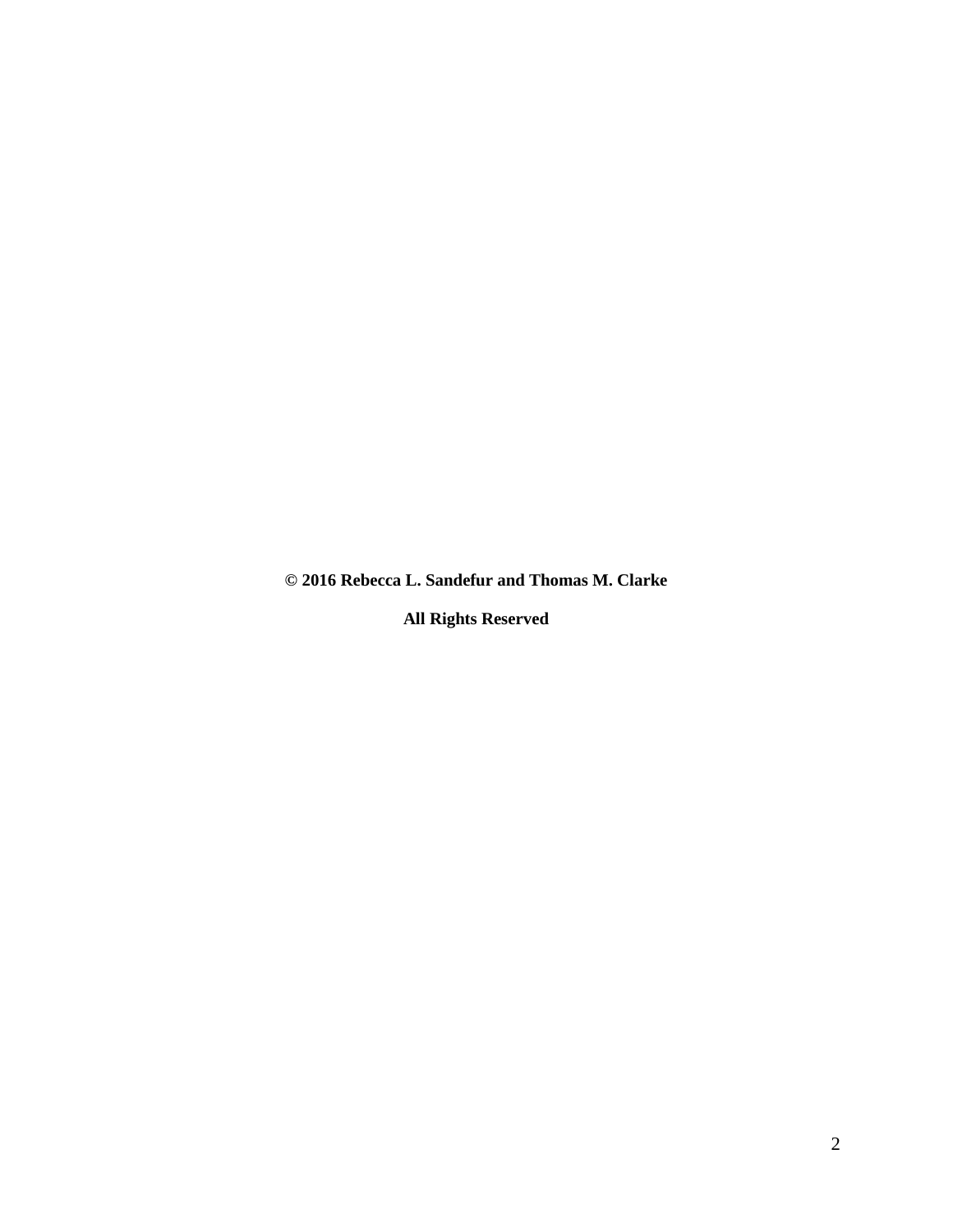## **Research Summary and Recommendations**

#### **Introduction**

 $\overline{a}$ 

There is now a major movement in the United States to expand the use of appropriately trained and supervised individuals without full formal legal training to provide help to people who would otherwise be without legal assistance of any kind. The general approach has been endorsed by The Commission on the Future of Legal Services of the American Bar Association, 1 and by the *Guidance* issued by the National Center for State Courts in support of the Justice for All Strategic Planning Initiative developed in response to a recent resolution of the Conferences of Chief Justices and State Court Administrators.<sup>2</sup>

The need for such innovations is clear. At the time this evaluation was conducted, approximately 90 percent of tenants facing eviction in New York City did not have a lawyer, while the vast majority of landlords did.<sup>3</sup> Research from the National Center for State Courts shows that in 70 percent of nondomestic civil cases in urban counties, one party is unrepresented while the other has lawyer representation.<sup>4</sup>

#### *The first comprehensive evaluation of programs providing assistance through staff or volunteers without full formal legal training provides important evidence that these initiatives can influence the experiences of unrepresented litigants in positive ways and can also shape the outcomes of court cases, including legal and real-life outcomes.*

The umbrella program, New York City Court Navigators, makes use of trained and supervised individuals with no prior formal legal training to provide one-on-one assistance to unrepresented litigants in the City's Housing and Civil Courts. Navigators provide information, assist litigants in accessing and completing court-required simplified forms, attend settlement negotiations and accompany unrepresented litigants into the courtroom. If judges address direct factual questions to a Navigator, the Navigator is authorized to respond.

In February 2014, three distinct Navigator pilot projects began operation in New York City Courts as part of the larger Navigator program. Two of these pilot projects involve volunteer Navigators. A third pilot project involves experienced caseworkers on the staff of a non-profit organization; these caseworkers had previously performed more limited roles.

The evaluation of the New York City Court Navigators program was conducted by researchers from the American Bar Foundation and the National Center for State Courts, under a research project supported by the Public Welfare Foundation. The research assessed the *appropriateness, efficacy,* and *sustainability* of each of the three Navigator pilot projects. The program design and evaluation frameworks, published

<sup>&</sup>lt;sup>1</sup>ABA Commission on the Future of Legal Services, Report on the Future of Legal Services in the United States (2016)[, http://www.americanbar.org/content/dam/aba/images/abanews/2016FLSReport\\_FNL\\_WEB.pdf](http://www.americanbar.org/content/dam/aba/images/abanews/2016FLSReport_FNL_WEB.pdf). <sup>2</sup> National Center for State Courts, [http://www.ncsc.org/jfap.](http://www.ncsc.org/jfap)

 $^3$  Self-Represented Litigants: Characteristics, Needs, Services: The Results of Two Surveys. Self-REPRESENTED LITIGANTS IN THE NEW YORK CITY FAMILY COURT AND NEW YORK CITY HOUSING COURT, Office of the Deputy Chief Administrative Judge for Justice Initiatives. New York, NY: Office of the Deputy Chief Administrative Judge for Justice Initiatives, 2005. At time of the release of this report (October 2016), increased funding for lawyer representation in eviction cases has reduced the percentage of unrepresented tenants to around 83 percent.

<sup>&</sup>lt;sup>4</sup>National Center for State Courts Civil Litigation Project, *The Landscape of Civil Litigation in State Courts* (2015), https://www.ncsc.org/~/media/Files/PDF/Research/CivilJusticeReport-2015.ashx.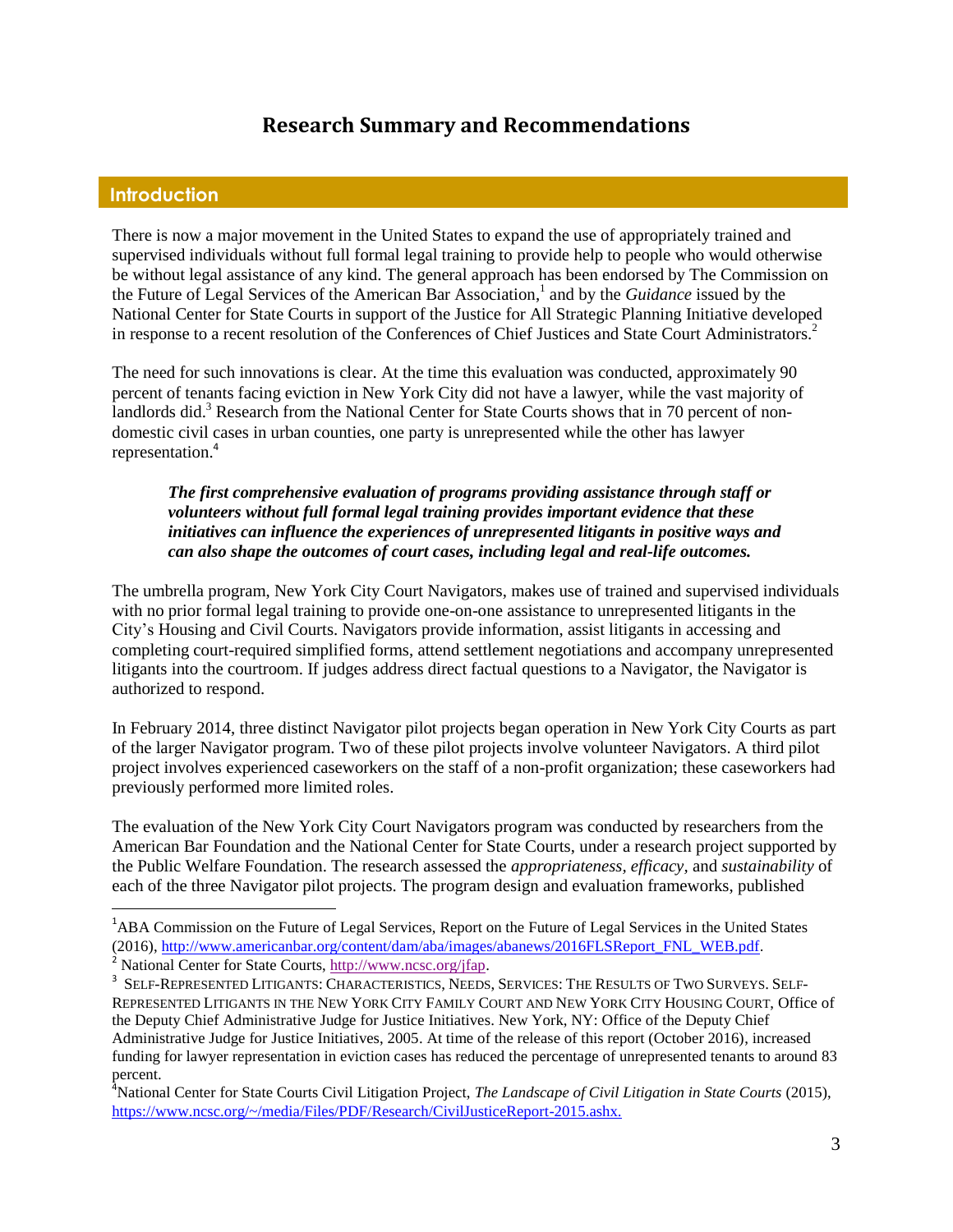elsewhere<sup>5</sup>, were newly developed for the evaluation as models for general use in access to justice evaluation research.

The positive results of the three Navigator pilot projects were produced in a context that is both adverse and supportive. The New York City Courts are among the most chaotic and overloaded in the United States. That the pilot projects showed evidence of positive contributions in such environments suggests that such programs could be effective in a wide range of jurisdictions. At the same time, the New York City Courts are leaders in developing innovations to provide fairness for unrepresented litigants. The fact that the courtrooms in which Navigators worked were those in which other significant efforts had already been made to improve the experiences of unrepresented parties may have been an important support to the pilot projects, making some results easier to achieve here than might be the case elsewhere. Alternatively, Navigators working in courts that have not made efforts to improve the experiences of unrepresented litigants could be found to have comparatively larger influence on litigant experience and case outcomes.

#### **Key Findings: Evidence of Program Impact**

The three Navigator pilot projects differ in important respects, but all involve the same core capacities: providing to unrepresented litigants the services of information, moral support, and accompaniment to negotiations with the other side's attorneys and into courtrooms. Navigators are authorized to respond to questions from court attorneys and judges and to prompt litigants to provide additional information. Complete descriptions of each pilot project are available in the full Report.<sup>6</sup> The evaluation uncovered evidence that assistance from appropriately trained and supervised individuals without formal legal training is associated with changes in a range of outcomes, including both legal and real-life outcomes.

*Principal findings of the evaluation include:*

 $\overline{a}$ 

- The *Access to Justice Navigators Pilot Project* is built around trained volunteer Navigators "for-theday." These Navigators assist unrepresented litigants in understanding and moving through nonpayment or debt collection proceedings. Access to Justice Navigators currently operate in a variety of housing courts and in consumer debt cases in civil court in New York City. *Surveys of litigants revealed that litigants who received the help of any kind of Navigator were 56 percent more likely than unassisted litigants to say they were able to tell their side of the story.*
- The *Housing Court Answers Navigators Pilot Project* involves trained volunteer Navigators "forthe-day," operating in the Brooklyn Housing Court. These Navigators provide individualized assistance with tenants' preparation of a legal document, the "answer" to the landlord's petition for nonpayment of rent, in which the tenant responds to the petition by asserting defenses. Litigants assisted by Housing Court Answers Navigators *asserted more than twice as many defenses as litigants who received no assistance***.** A review of case files reveals that *tenants assisted by a Housing Court Answers Navigator were 87 percent more likely than unassisted tenants to have their defenses recognized and addressed by the court. For instance, judges ordered landlords to make needed repairs about 50 percent more often in Navigator-assisted cases.*

 $^5$  INCREASING ACCESS TO JUSTICE THROUGH EXPANDED 'ROLES BEYOND LAWYERS': PRELIMINARY EVALUATION AND CLASSIFICATION FRAMEWORKS, Rebecca L. Sandefur and Thomas M. Clarke, American Bar Foundation and National Center for State Courts, Chicago, IL and Williamsburg, VA, 2015. Available at [americanbarfoundation.org/research/A2J](http://www.americanbarfoundation.org/research/A2J).

 $6$  The full report may be found here:  $\frac{americanbarfoundation.org/research/A2J/RolesBeyondLaw (energy)$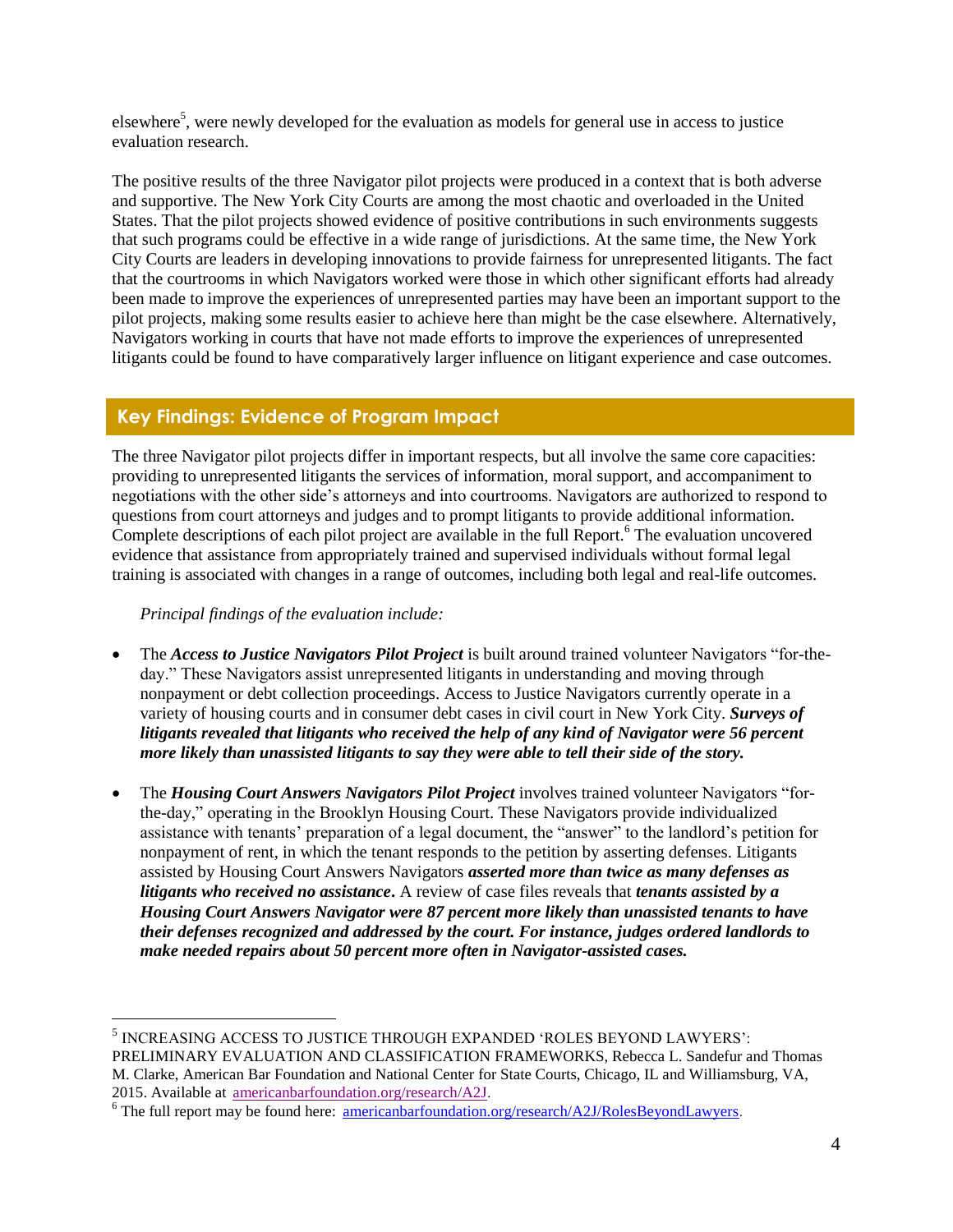The *University Settlement Navigators Pilot Project* employs trained caseworkers who are employees of a nonprofit organization. These Navigators, operating in the Brooklyn Housing Court, are Navigators "for-the-duration," working the case from initial appearance through resolution and beyond. This pilot project's aim is to prevent evictions by providing both the in-court services that all Navigators are able to provide as well as an ongoing relationship with litigants in which the Navigator both accompanies the unrepresented litigant to all of the court activities related to her case and assists the tenant outside of court in connecting with benefits and services for which she may be eligible. *In cases assisted by these University Settlement Navigators, zero percent of tenants experienced eviction from their homes by a marshal. By contrast, in recent years, one formal eviction occurs for about every 9 nonpayment cases filed citywide.* 

The programs were found to be appropriate uses of trained personnel without full formal legal training and to have potential for sustainability. Navigator programs, through their impact on both legal and life outcomes, thus can result in *financial savings to society as well as a reduction in the hardships experienced by unrepresented litigants in civil cases.<sup>7</sup>*

#### **Description of the Program, Evaluation, and Pilot Projects**

On February 11, 2014, then New York State Chief Judge Jonathan Lippman announced in his State of the Judiciary speech what he described as:

*[A] series of court-sponsored incubator projects to expand the role of non-lawyers in assisting unrepresented litigants. This idea of finding ways for non-lawyers to help pro se litigants is one that has only just begun to emerge in the United States. But it has taken hold elsewhere in the common-law world, including the United Kingdom, to great positive effect. With the new projects that we announce today, it is my hope that we can graphically illustrate the tremendous difference non-lawyers can make in closing the justice gap.* 

The three pilot projects commenced operation in 2014 under the general guidance of a special task force, the Committee on Non-Lawyers and the Justice Gap,<sup>8</sup> appointed by the Chief Judge. The pilot projects operated within the New York Civil Court, under the Supervision of Deputy Chief Administrative Judge Fern Fisher and with close participation of community groups and regular input from legal aid agencies and bar associations.

All of the pilot projects shared a general approach, as described by Chief Judge Lippman in the 2014 State of the Judiciary speech:

*…This kind of one-on-one assistance will include providing informational resources to litigants and helping them access and complete court do-it-yourself forms and assemble documents, as well as assisting in settlement negotiations outside the courtroom.* 

*Most significantly, for the first time, the trained non-lawyers, called Navigators, will be permitted to accompany unrepresented litigants into the courtroom in specific locations in Brooklyn Housing Court and Bronx Civil Court. They will not be permitted to address the court on their own, but if the judge directs factual questions to them, they will be able to respond. They will also provide moral support and information to litigants, help them keep paperwork in order, assist* 

<sup>&</sup>lt;sup>7</sup> For estimates of the costs and benefits of providing lawyer assistance in eviction cases, see Stout Risius Ross, Inc., *The Financial Costs and Benefits of Establishing a Right to Counsel in Eviction Proceedings Under Intro 214-A*, (2016).

<sup>&</sup>lt;sup>8</sup> See the press release at [http://www.nycourts.gov/press/pdfs/pr13\\_07.pdf.](http://www.nycourts.gov/press/pdfs/pr13_07.pdf)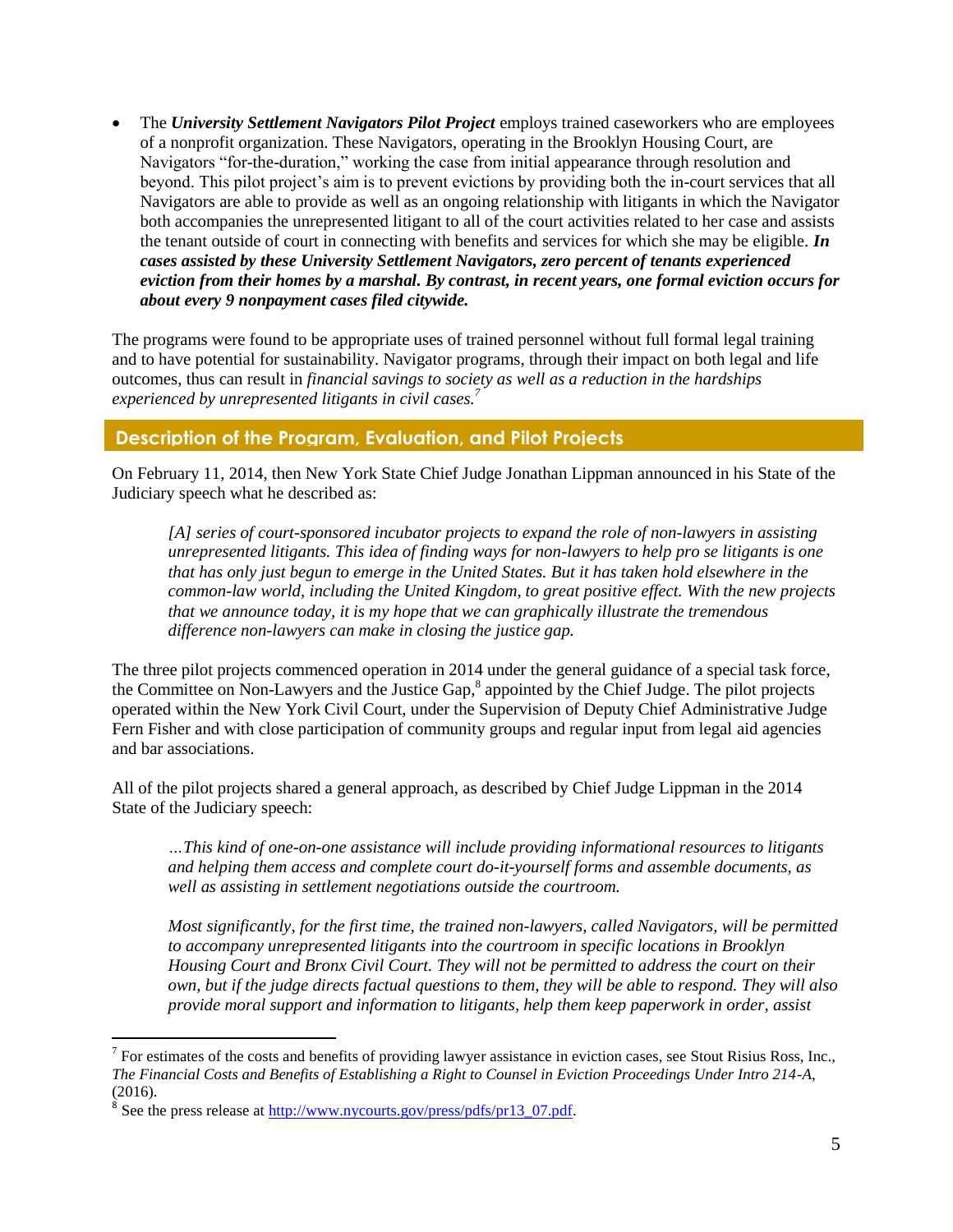*them in accessing interpreters and other services, and, before they even enter the courtroom, explain what to expect and what the roles are of each person in the courtroom.* 

*Clear guidelines govern what a non-lawyer can and cannot do to ensure that they do not cross the line into the practice of law. They will receive training and develop expertise in defined subject areas. When these non-lawyers confront situations where the help of a lawyer is crucial, they will have access to legal service providers for help and referrals.* 

An Order issued by the Chief Administrative Judge of the Courts codified these protections and authorizations.<sup>9</sup> The courthouses in which the Navigators projects were piloted are chaotic, loud, confusing and overwhelming, perhaps even to new lawyers as well as to the approximately 90 percent of tenants who, at the time of this research, were there without legal representation.<sup>10</sup>

In 2014, the Public Welfare Foundation made a grant to the National Center for State Courts and the American Bar Foundation to fund the development of frameworks for the design and evaluation of such programs and the use of that evaluation framework to assess two distinct initiatives, i) the New York Court Navigators program, reported on here, and, ii) the Washington State Limited License Legal Technicians program, which authorizes trained, licensed and regulated legal technicians to provide a range of services in a provider-client relationship without attorney supervision.<sup>11</sup>

The evaluation of the New York Court Navigators program included review of court files, surveys of litigants and Navigators, and interviews with stakeholders such as lawyers, judges, court staff, staff in nonprofit organizations that work in these areas, and current and potential funders as well as Navigators themselves. The majority of the data were collected in the Brooklyn Housing Court, as this was the only site of two of the three pilot projects. Following the evaluation framework, the data collected were reviewed for evidence of 1) *appropriateness*: whether the services as designed could potentially produce the kinds of outcomes desired; 2) *efficacy*: whether the services showed evidence of producing those outcomes; and 3) *sustainability:* whether it was reasonable to anticipate that the project could be maintained, expanded and replicated in other jurisdictions.

#### **Recommendations for Enhancements of the New York Navigators Program**

 $\overline{a}$ 

The New York City Court Navigators Program shows evidence of achieving the goals of the program as a whole and of its individual pilot projects. One broadly shared benefit from the launch and evaluation of pilot innovations is the opportunity to learn about both what works and what could work better. Some improvements to the existing projects can be achieved at minimal cost. Expanding the projects' size to have greater impact on legal and life outcomes would be more expensive, but also likely accompanied by substantial savings to society as well as reductions in hardship.

 $9^9$  See Administrative Order of the Chief Administrative Judge of the Courts 42-14, February 11, 2014. Available at [https://www.nycourts.gov/courts/nyc/SSI/pdfs/AO-42-14.pdf.](https://www.nycourts.gov/courts/nyc/SSI/pdfs/AO-42-14.pdf)<br><sup>10</sup>. Set e Bennesenten Litto (Nite Citab Citabacter)

SELF-REPRESENTED LITIGANTS: CHARACTERISTICS, NEEDS, SERVICES: THE RESULTS OF TWO SURVEYS. SELF-REPRESENTED LITIGANTS IN THE NEW YORK CITY FAMILY COURT AND NEW YORK CITY HOUSING COURT, Office of the Deputy Chief Administrative Judge for Justice Initiatives. New York, NY: Office of the Deputy Chief Administrative Judge for Justice Initiatives, 2005. At time of the release of this report (October 2016), increased funding for lawyer representation in eviction cases has reduced the percentage of unrepresented tenants to around 83

percent.<br><sup>11</sup> "Limited License Legal Technician Program," [http://www.wsba.org/licensing-and-lawyer-conduct/limited](http://www.wsba.org/licensing-and-lawyer-conduct/limited-licenses/legal-technicians)[licenses/legal-technicians.](http://www.wsba.org/licensing-and-lawyer-conduct/limited-licenses/legal-technicians) The Roles Beyond Lawyers Evaluation report on the Limited License Legal Technicians is scheduled to appear later this year.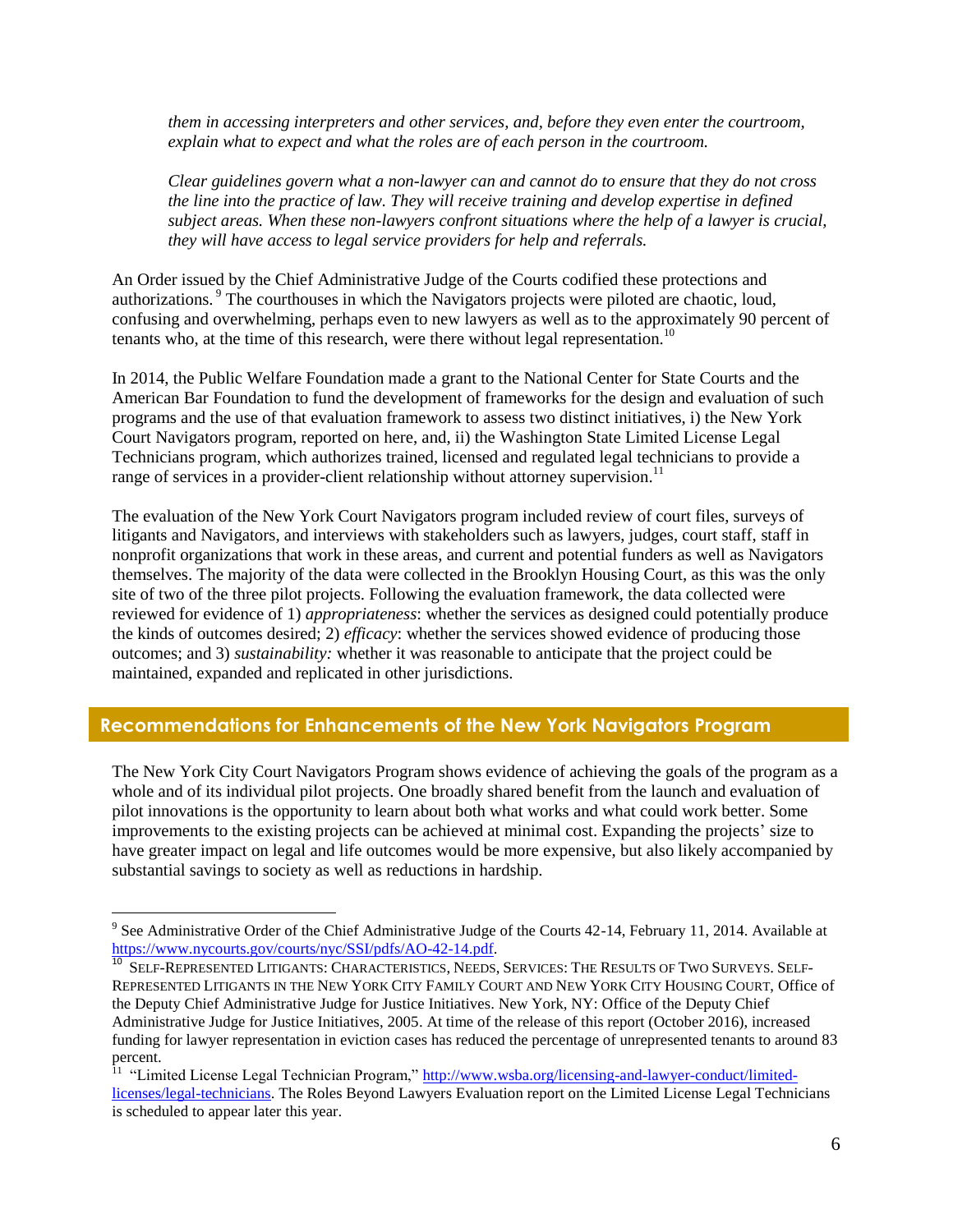Lower-cost changes to achieve improvements include:

- Providing dedicated, on-going supervision for Access to Justice Navigators in all the courthouses where they work. Volunteer Navigators should be supervised by trained and experienced staff who are on-site and available for questions, consultation, and support during all the hours Navigators are providing services. This supervision should include additional "on-the-job" training for Navigators about working with unrepresented litigants and court staff within the bounds of the Navigator role.
- Educating both the judges and the court attorneys who assist the judges about Navigators' role and capacities, so that both groups are able to use Navigators as a resource in acquiring information they need to make decisions and in using courtroom time as efficiently as possible.
- Educating court staff about Navigators' role, and working with court staff to develop means to better integrate Navigators into the case flow, so that Navigators' work is a consistently helpful supplement to the work of clerks and other courthouse workers.
- Increasing availability of the DIY ("do-it-yourself") computer kiosks for the preparation of answers and other legal documents.
- Developing a triage referral system that integrates the various services currently available in the courthouse, so that those cases that would benefit most from the enhanced services provided by some types of Navigators are more likely to receive them.
- Providing more information about all types of Navigators to the public, with the goal of increasing the use of all types of Navigators.

Cost projections for expansion of the projects appear in the full Report.

## **General Conclusions About "Roles Beyond Lawyers" Programs**

This is the first comprehensive evaluation of a "Roles Beyond Lawyers" program, in which appropriately trained and supervised individuals without full formal legal training provide help to litigants who would otherwise be without assistance. As in all empirical social science, questions remain to be answered by future research. Nonetheless, actionable conclusions about the range of Roles Beyond Lawyers initiatives can be drawn from this evaluation.

- **1.** People without formal legal training can provide meaningful assistance and services to litigants who are not represented by a lawyer.
- **2.** These services can impact several kinds of outcomes, ranging from litigants' understanding of court processes and empowerment to present their side of the case, to providing more relevant information to the decision-maker, to formal legal outcomes and the real-life outcomes experienced by assisted litigants and their families.
- **3.** The tasks Navigators are actually able to perform, and thus their impact, are influenced by the philosophy and attitude of the court in which the services are provided, including the attitudes of case processing staff and judges.
- **4.** Contributions of Navigators' work to legal outcomes and real-life outcomes such as eviction prevention are likely similarly influenced by court environment and by the range of services and